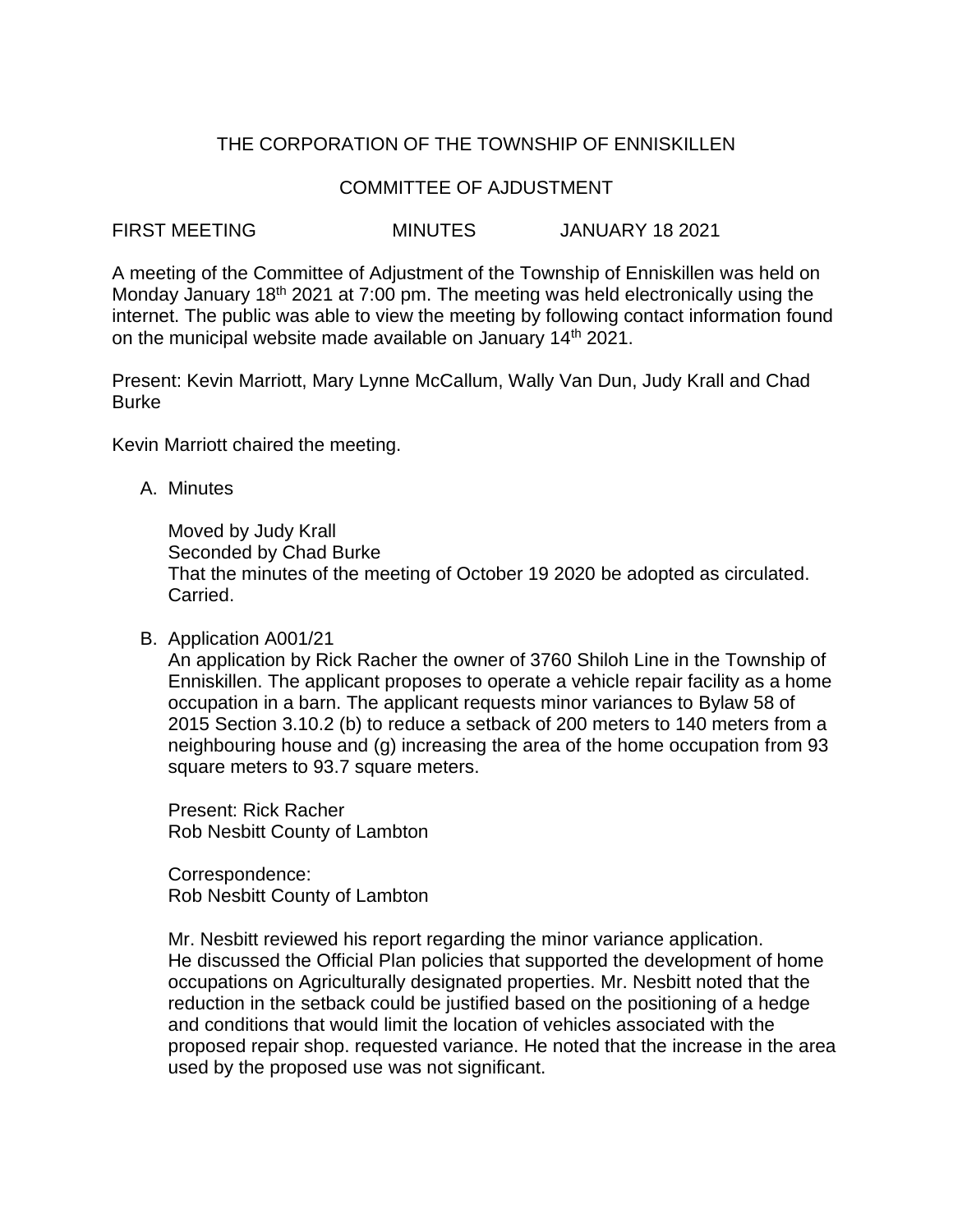FIRST MEETING 2 JANUARY 18 2021

Mr. Nesbitt reviewed the zoning regulations for home occupations noting that no more than two employees not living on the farm could work at the site.

Mr. Nesbitt concluded his comments by noting that the application met the four tests of the Planning Act.

Rich Racher noted that he farmed and that the activity was a seasonal hobby for him the remainder of the year.

## Moved by Judy Krall

Seconded by Chad Burke

That minor variance application A001/21 be approved to Section 3.10.2 (b) reducing the 200-meter setback to 140 meters from a neighbouring house and (g) increasing the area of the home occupation from 93 sq meters to 93.7 sq meters.

#### CONDITIONS:

- 1. That all repairs be carried out inside the building.
- 2. That all parking be provided in front of and adjacent to the buildings south wall.
- 3. That no equipment or materials associated with the vehicle repair facility are to be stored outside the building.

## REASONS FOR DECISION:

The minor variance to permit the operation of the vehicle repair facility maintains the purpose and intent of the Official Plan and Zoning Bylaw and is appropriate for the development of the land and is minor in nature.

#### C. Application B001/21

An application submitted by Jim and Nancy Vanderjagt of 4227 Marthaville Road in the township of Enniskillen. The applicants propose to create a 3.7-acre residential lot.

Present: Jim and Nancy Vanderjagt Rob Nesbitt County of Lambton

Correspondence: Rob Nesbitt County of Lambton Corrine Nauta County of Lambton

Mr. Nesbitt reviewed his report regarding the proposed severances and confirmed that the application met the policies for the creation of a residential lot. Mr. Nesbitt recommended that the driveway to the Vanderjagt home located on the proposed lot be moved. He also noted that a municipal tile drain called the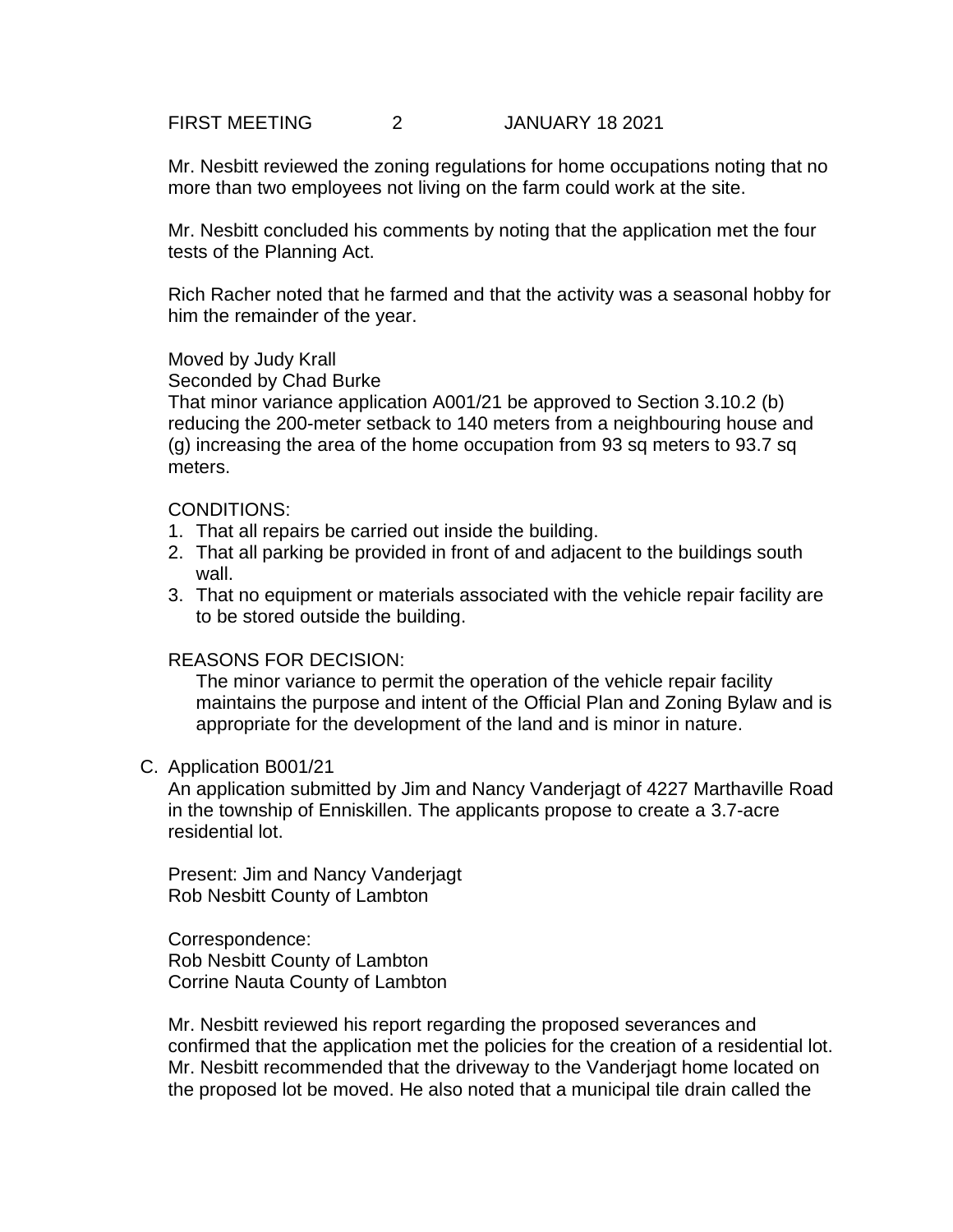## FIRST MEETING 3 JANUARY 18 2021

Slack Drain crossed the proposed residential lot. He noted that there was a requirement for any building to maintain a setback from the drain. Mr. Nesbitt reported that there was sufficient land in the proposed lot for a house to be positioned.

Mr. Nesbitt reported that the under the current zoning no additional lots could be created on the property.

The correspondence from the building department was reviewed noting that no concerns were expressed concerning the existing septic system on the property. A request was made that if approved the existing septic system be plotted on a survey map and be submitted to the building department.

Mr. Nesbitt noted that the property did not exist within the regulated area of the St Clair Region Conservation Authority.

Moved by Mary Lynne McCallum Seconded by Judy Krall That application B001/21 be approved subject to conditions. Carried.

CONDITIONS:

- 1. That a copy of the deed and survey in a form suitable for registration be deposited with the Secretary Treasurer.
- 2. That a fee of \$250.00 be paid to the Township of Enniskillen by cash or certified cheque.
- 3. That all conditions are to be fulfilled within one year of the notice of decision of this consent. The certificate of consent required by Section 53(42) of the Planning Act must be obtained within one year after notice of decision of this consent.
- 4. That the Township Road Superintendent review the access to the municipal road and where required that the applicant at their expense have installed an access approved by the Road Superintendent for the severed and remnant properties.
- 5. That a parks dedication fee of \$1,000 be paid to the Township of Enniskillen.
- 6. That the applicant be required to connect the severed lot to the municipal water system.
- 7. That the septic system location be included on the survey and a copy provided to the Building Department for the property files.

## EFFECT OF WRITTEN AND ORAL SUBMISSIONS:

Submissions were made by the applicants, County Planning and Development Services and Building Departments which helped the Committee make an informed decision with appropriate conditions of approval.